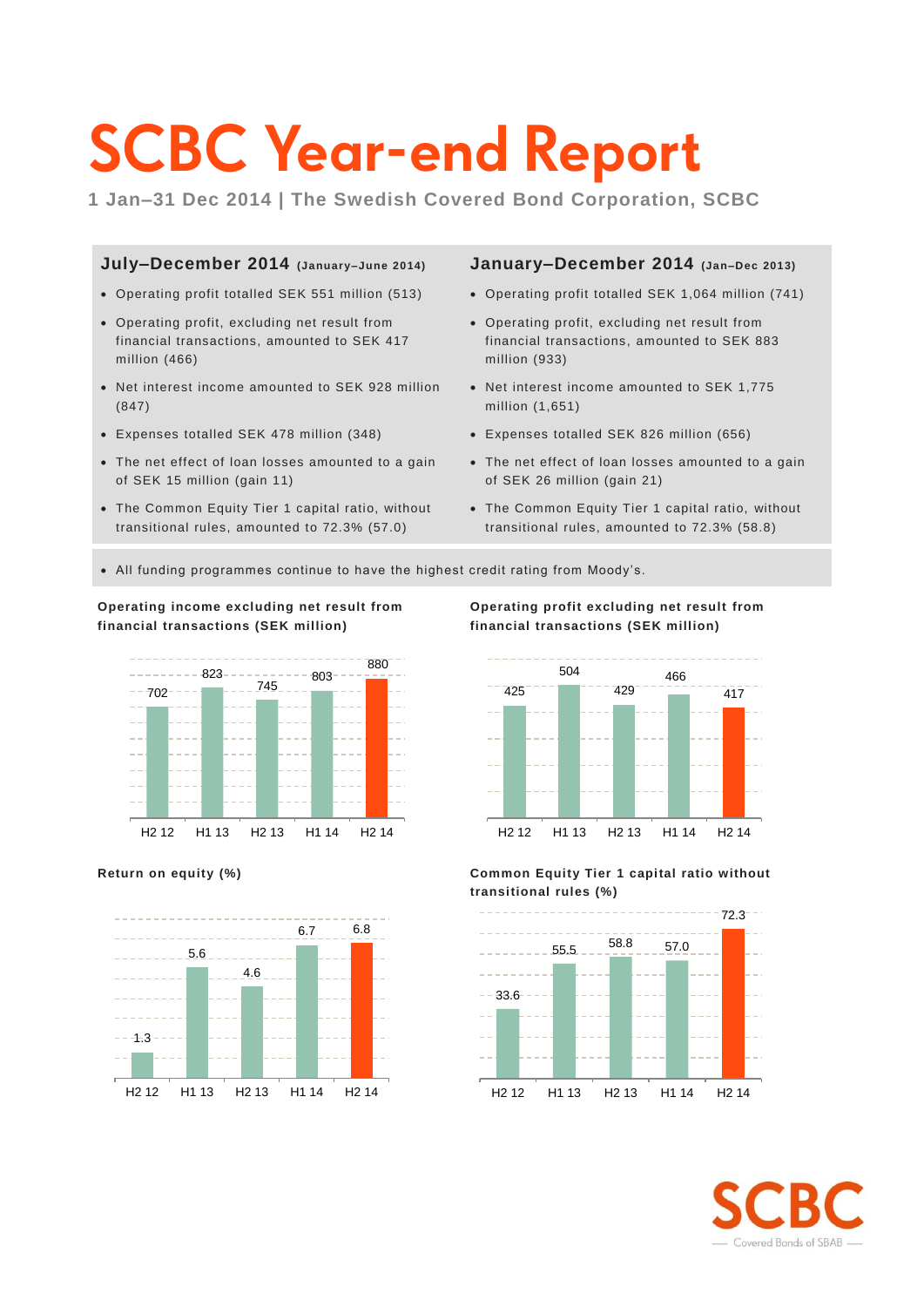### **Operations**

The Swedish Covered Bond Corporation, "SCBC", is a wholly owned subsidiary of SBAB Bank AB (publ), "SBAB".

As a wholly-owned subsidiary of SBAB, SCBC has been tasked with issuing mortgage-backed covered bonds, thereby providing SBAB with long-term access to competitive financing. The operation shall be conducted in such a manner as to comply with the requirements specified in the Covered Bonds Act (2003:1223) pertaining to the issuance of covered bonds and the Swedish Financial Supervisory Authority's regulation FFFS 2013:1.

### **Financial performance**

### **Performance for January–December 2014 compared with January– December 2013**

| Summary                                                       | 2014    | 2013    |
|---------------------------------------------------------------|---------|---------|
| <b>SEK million</b>                                            | Jan-Dec | Jan-Dec |
| Net interest income                                           | 1,775   | 1,651   |
| Net commission income                                         | $-92$   | -83     |
| Net result from financial transactions (Note 2)               | 181     | $-192$  |
| <b>Total operating income</b>                                 | 1,864   | 1,376   |
| Costs                                                         | $-826$  | -656    |
| Loan losses, net (Note 3)                                     | 26      | 21      |
| <b>Operating profit/loss</b>                                  | 1,064   | 741     |
| Operating profit excl. net result from financial transactions | 883     | 933     |
|                                                               |         |         |
| Tax                                                           | $-226$  | $-171$  |
| Profit/loss for the period                                    | 838     | 570     |
| <b>Balance sheet items</b>                                    |         |         |
| Lending to the public, SEK billion                            | 217.6   | 210.0   |
| Key figures                                                   |         |         |
| Common Equity Tier 1 capital ratio <sup>1)</sup>              | 72.3%   | 58.8%   |
|                                                               |         |         |
| Rating, long-term funding                                     |         |         |
| Moody's                                                       | Aaa     | Aaa     |
| <sup>1)</sup> Without transition rules                        |         |         |

### **Operating profit**

SCBC's operating profit excluding net result from financial transactions decreased by approximately 5 percent to SEK 883 million (933). The decline in profit mainly derived from higher costs. SCBC's operating profit amounted to SEK 1,064 million (741). The increase is primarily attributable to the change in net result from financial transactions.

### **Net interest income and commission expense**

SCBC's net interest income amounted to SEK 1,775 million (1,651). The higher net interest income was mainly due to lower funding expenses. Net commission amounted to an expense of SEK -92 million (-83), including a fee of SEK -66 million (-62) for the government stability fund.

### **Expenses**

SCBC's total expenses amounted to SEK 826 million (656). Out of the total expenses, SEK 822 million (579) were related to higher expenses for operations that have been outsourced to SBAB, for which SCBC pays an agreed portion of SBAB's costs.

### **Loan losses**

The net effect of loan losses was a gain of SEK 26 million (gain 21). The outcome is due to the reduction of collective provisions.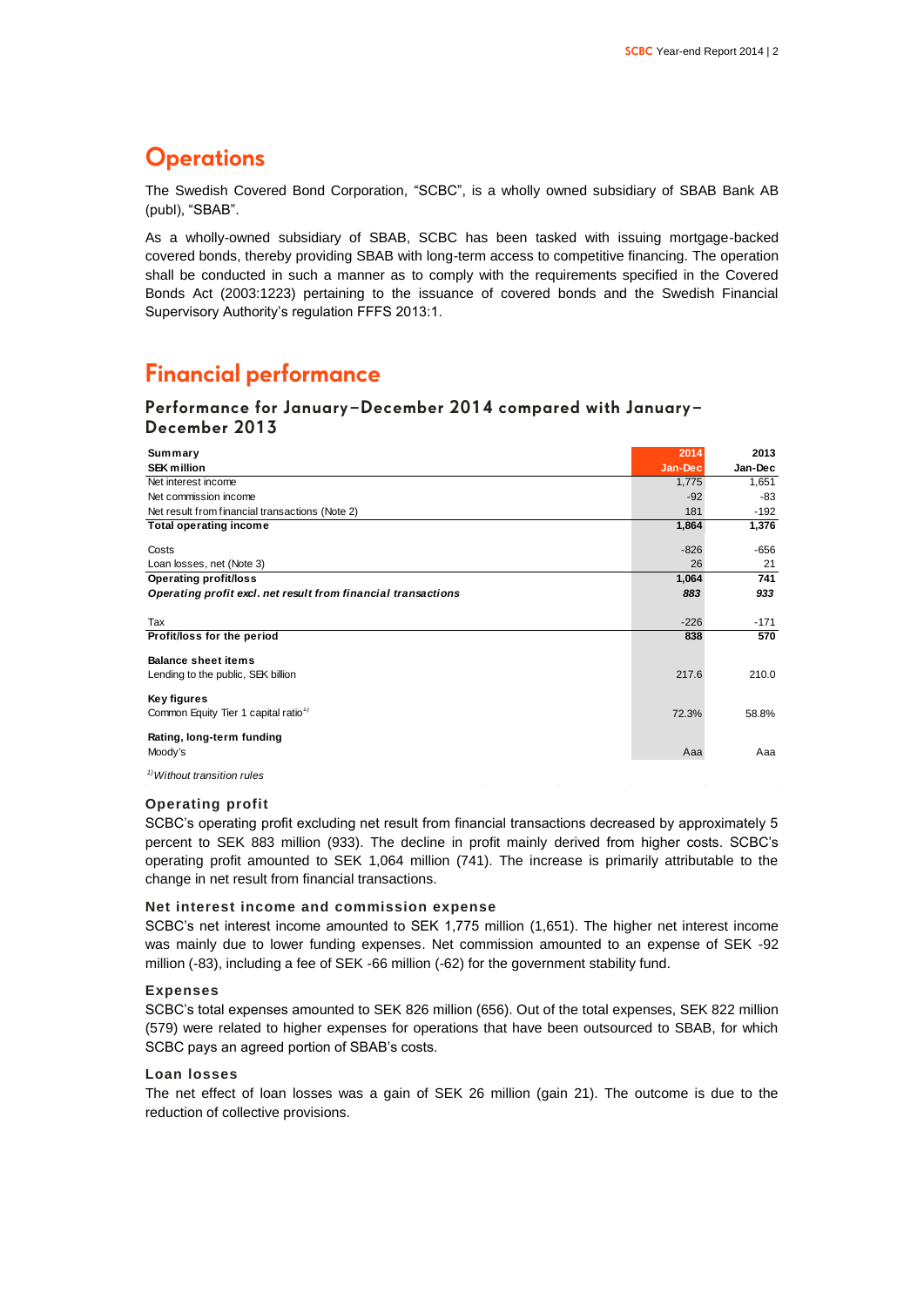### **Net result from financial transactions**

Net result from financial transactions amounted to an income of SEK 181 million (expense -192). The single largest factor impacting earnings was unrealised market value changes on basis swaps. Basis swaps are used to minimise interest-rate and currency risks that arise in conjunction with funding in foreign currency. For further information on fair value recognition of derivative instruments, see Note 2.

### **Lending**

SCBC does not conduct any new lending activities itself, and instead acquires loans, primarily from SBAB on an on-going basis or as required. These loans are secured as collateral for investors who are holders of SCBC's covered bonds. SCBC's lending portfolio comprises loans for residential mortgages, with the retail market as the largest segment. At the end of the period, SCBC's credit portfolio amounted to SEK 217.6 billion (210.0).

Information regarding SCBC's lending, the cover pool, is published on the website www.sbab.se on a monthly basis.

### **Funding**

SCBC's funding is conducted through the issuance of covered bonds, and to a certain extent through repo transactions. In the fourth quarter, SCBC issued a new covered bond: loan 141.

The company has three funding programmes: a Swedish mortgage bond programme for the issuance of covered bonds without a preset limit, a EUR 10 billion Euro Medium Term Covered Note Programme (EMTCN programme) and an AUD 4 billion Australian Covered Bonds Issuance Programme. All programmes have received the highest possible long-term rating of Aaa from the rating agency Moody's.

Covered bonds are the SBAB Group's principal source of funding. At 31 December 2014, the total value of covered debt securities in issue under SCBC's lending programme was SEK 175.0 billion (152.7), distributed as follows: Swedish covered bonds SEK 102.2 billion (91.4) and the Euro Medium Term Covered Note Programme SEK 72.8 billion (61.3). During the year securities valued at SEK 47.2 billion were issued. At the same time, securities valued at SEK 11.2 billion were repurchased, while securities for SEK 17.4 billion matured. Alongside revaluations (both up and down) of liabilities due to changes in premiums/discounts and changes in exchange rates for the SEK, this has caused issued securities to increase in value by SEK 22.3 billion.

### **Capital adequacy and risk**

SCBC primarily recognises credit risk pursuant to the internal ratings-based approach (IRB approach) and operational and market risk in accordance with the standardised approach.

SCBC's capital adequacy ratio and Common Equity Tier 1 capital ratio under Pillar 1, without consideration for transitional rules, amounted to 72.3 percent (58.8). For other capital ratios, please refer to the table on page 9.

Due to the low risk in SCBC's operations the company is assessed to be well capitalised.

Management of liquidity risks for SCBC is integrated with SBAB. In addition, SCBC has a liquidity facility agreement with SBAB, under which SCBC can borrow money for its operations from the Parent Company, when necessary.

### **Other significant information**

### **Risks and uncertainties**

The economic trend in Sweden is the primary risk factor for SCBC's future earnings capacity and the quality of its assets since the operation is mainly exposed to credit risks in the Swedish housing market. The management of interest-rate and currency risks entails some exposure to price risks. Household demand is showing a stable trend, underpinned by low inflation, low interest-rates and rising stock market and property prices. The Swedish economy is sensitive to global economic developments and to conditions on the international financial markets. The risks associated with these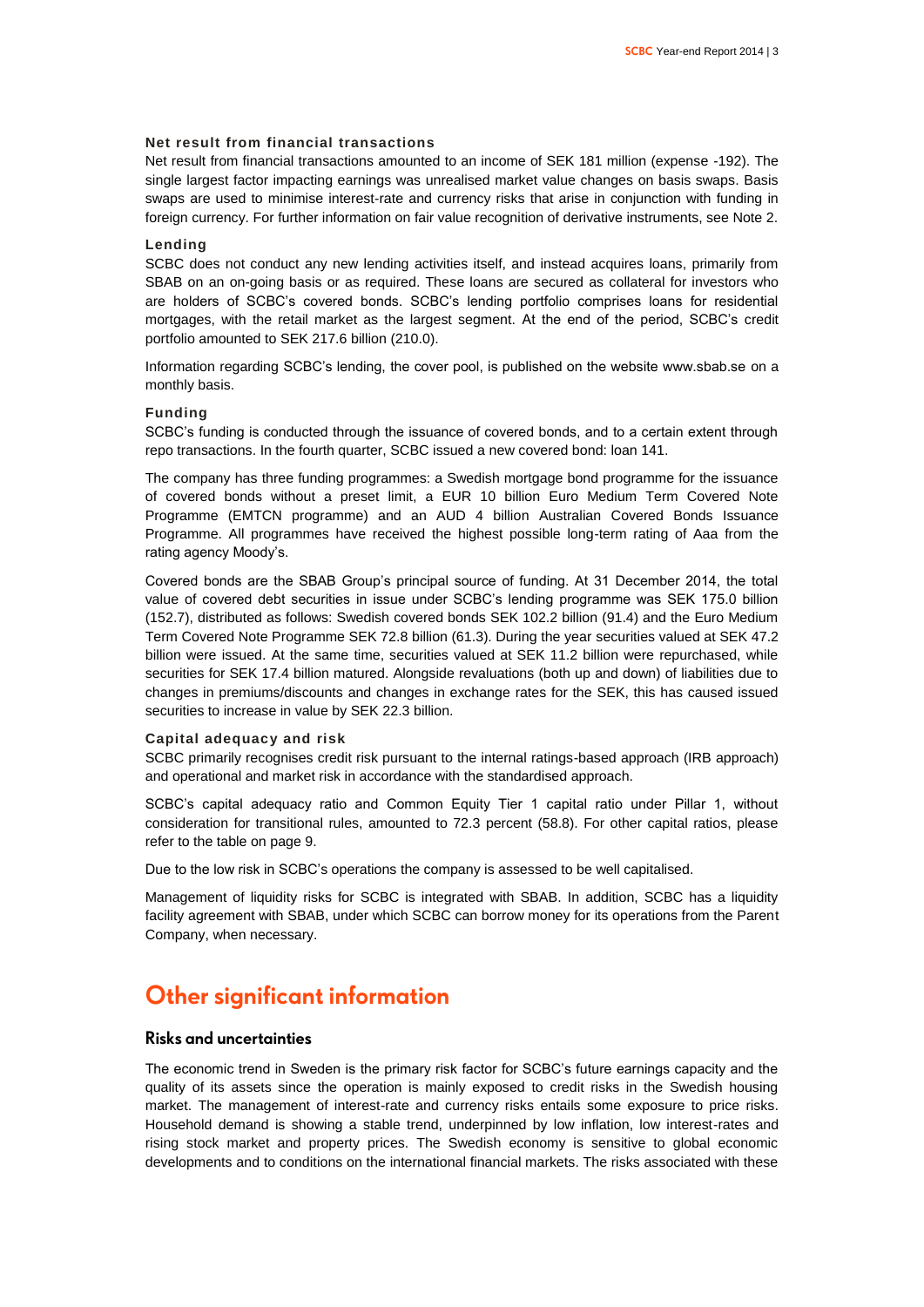factors have decreased during recent years. A strained housing market and high household indebtedness among retail customers result in the economy also being sensitive to changes in interest-rates and house prices. The risks associated with these factors are expected to increase as long as housing prices and indebtedness continue to rise faster than incomes. For further information on SCBC's risks and risk management, please refer to the Risk Management section and Note 2 in the 2013 Annual Report.

### **Change in the management team**

On 3 November 2014, Michael Inglander was appointed Chief Executive Officer of SCBC. He replaced Christine Ehnström, who left the position of Chief Executive Officer on the same date. Mikael Inglander holds the position of Chief Financial Officer of SBAB. On 3 November 2014, Bo Magnusson was appointed Chairman of the Board of the Company. On the same date, Per O. Dahlstedt resigned from the Board of Directors of SCBC, and as of 3 November 2014, the Board of Directors consists of the following members: Bo Magnusson (Chairman), Jakob Grinbaum (Board Member) and Klas Danielsson (Board Member). Bo Magnusson is Chairman of the Board of SBAB, and Jacob Grinbaum is Deputy Chairman of the Board of SBAB. Klas Danielsson is CEO of SBAB.

### **Financial calendar**

The Annual Report for 2014 will be published on the company's website at the end of March 2015.

Interim report January–June 17 July 2015 Year-end report 2015 5 February 2016

SCBC's Annual General Meeting will be held on 22 April 2015 in Stockholm.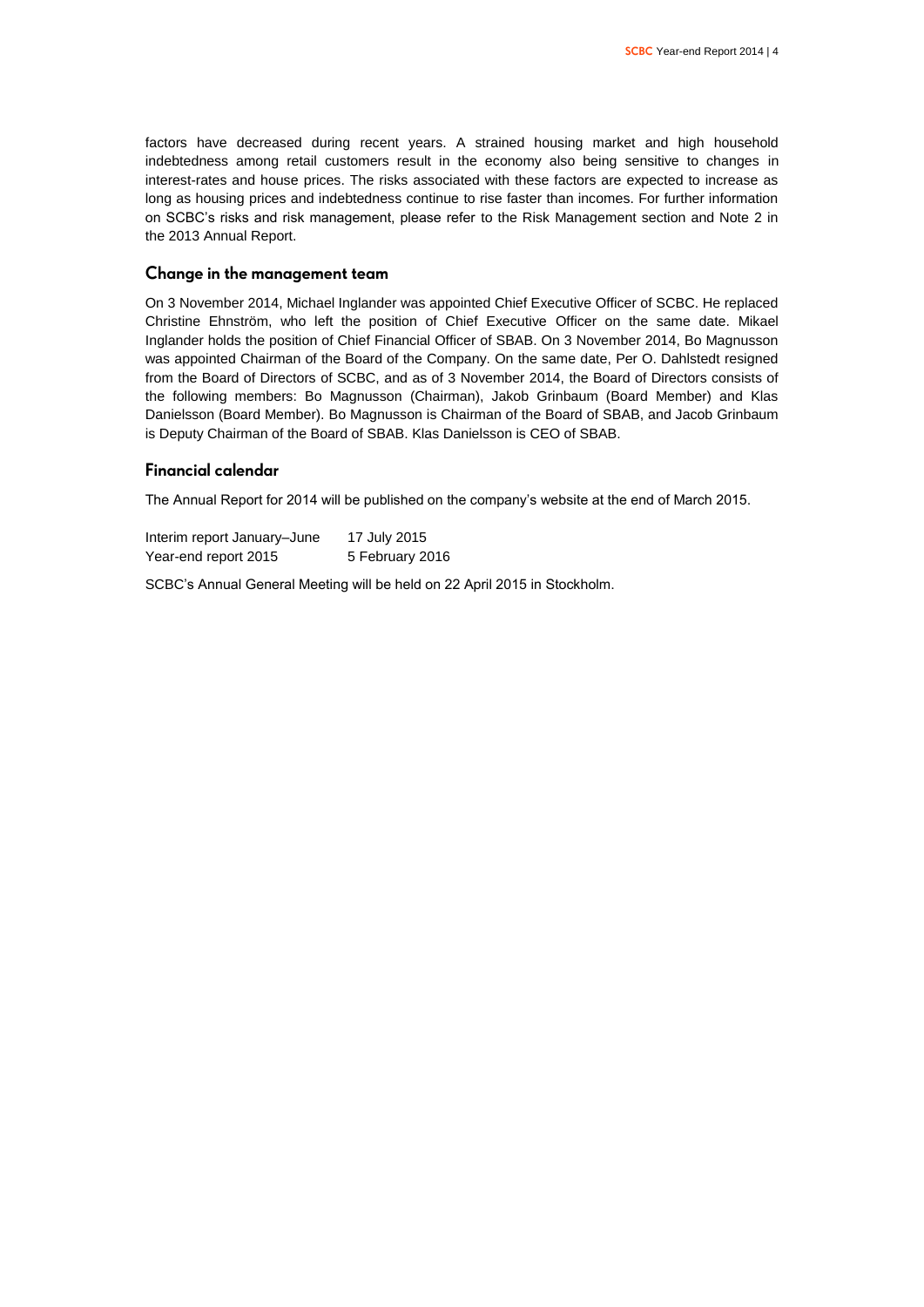The CEO affirms that this interim report provides an accurate overview of the operations, financial position and performance of the company and describes the significant risks and uncertainties faced by the company.

Stockholm 5 February 2015

Mikael Inglander Chief Executive Officer

This report has been reviewed by the company's auditor. The review report is given on page 14.

For further information, contact CEO Mikael Inglander, +46 8 614 43 28[, mikael.inglander@sbab.se.](mailto:mikael.inglander@sbab.se)

*The information in this report is such that the Swedish Covered Bond Corporation is required to disclose in accordance with the Swedish Financial Instruments Trading Act and/or the Swedish Securities Market Act. The information was submitted for publication on 6 February 2015 at 8.00 a.m. (CET).*

*While every care has been taken in the translation of this report, readers are reminded that the original report, signed by the CEO, is in Swedish.*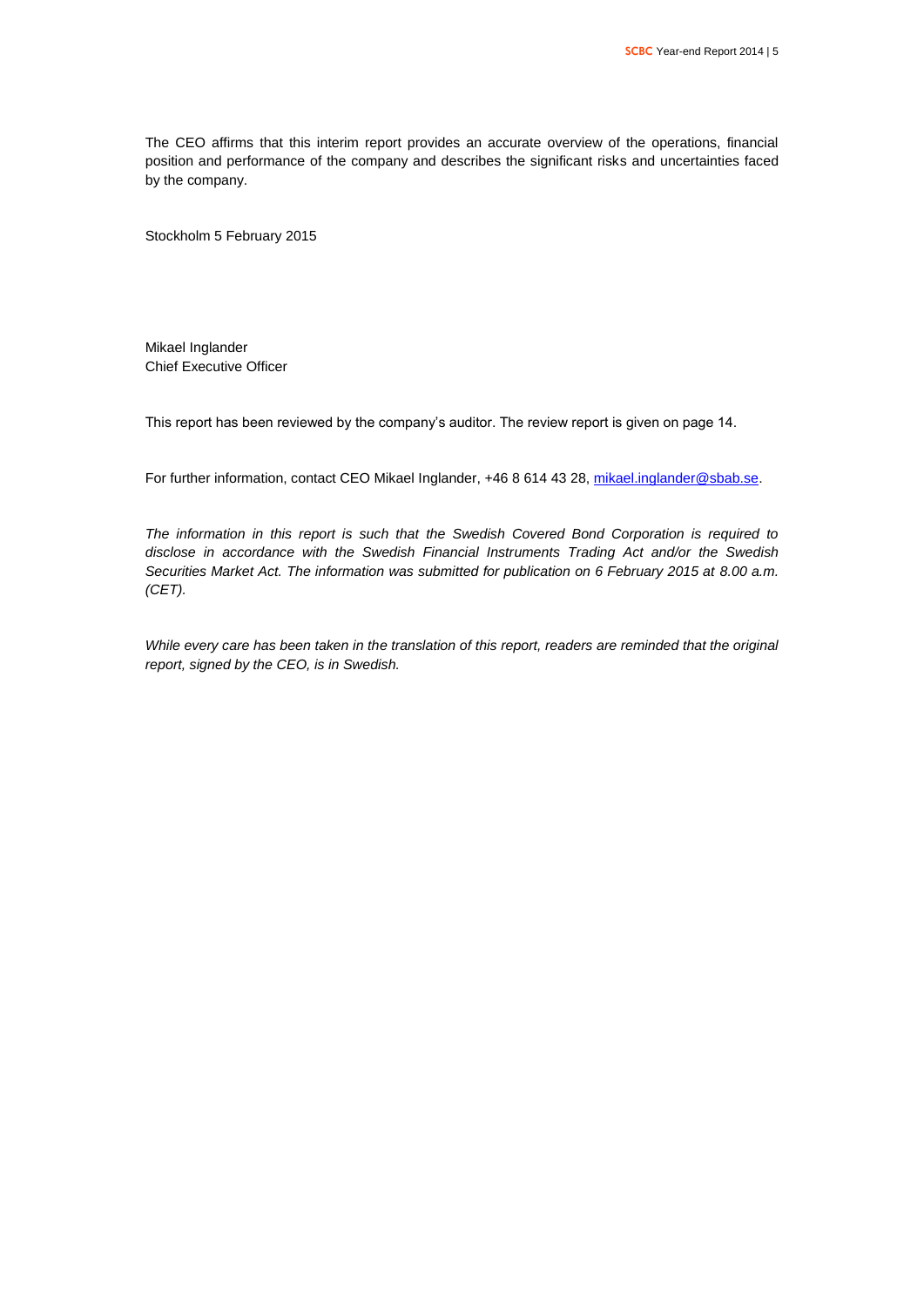### **Income statement**

|                                                 | 2014     | 2014     | 2013     | 2014     | 2013     |
|-------------------------------------------------|----------|----------|----------|----------|----------|
| <b>SEK million</b>                              | Jan-Dec  | Jul-Dec  | Jul-Dec  | Jan-Jun  | Jan-Dec  |
| Interest income                                 | 5,739    | 2,745    | 3,079    | 2.994    | 6,211    |
| Interest expense                                | $-3,964$ | $-1,817$ | $-2,292$ | $-2,147$ | $-4,560$ |
| Net interest income                             | 1,775    | 928      | 787      | 847      | 1,651    |
| Commission income                               | 9        | 5        | 4        | 4        | 8        |
| Commission expense                              | $-101$   | $-53$    | $-46$    | $-48$    | $-91$    |
| Net result from financial transactions (Note 2) | 181      | 134      | -93      | 47       | $-192$   |
| Other operating income                          |          |          |          |          |          |
| <b>Total operating income</b>                   | 1,864    | 1,014    | 652      | 850      | 1,376    |
| General administrative expenses                 | $-824$   | $-477$   | $-313$   | $-347$   | $-655$   |
| Other expenses                                  | $-2$     | $-1$     | $-1$     | $-1$     | $-1$     |
| Total expenses before loan losses               | $-826$   | $-478$   | $-314$   | $-348$   | $-656$   |
| Protit/loss before loan losses                  | 1,038    | 536      | 338      | 502      | 720      |
| Loan losses, net (Note 3)                       | 26       | 15       | $-2$     | 11       | 21       |
| Operating profit/loss                           | 1,064    | 551      | 336      | 513      | 741      |
| Tax                                             | $-226$   | $-121$   | -74      | $-105$   | -171     |
| Profit/loss for the period                      | 838      | 430      | 262      | 408      | 570      |

# **Statement of comprehensive income**

|                                                 | 2014     | 2014    | 2013    | 2014    | 2013    |
|-------------------------------------------------|----------|---------|---------|---------|---------|
| <b>SEK million</b>                              | Jan-Decl | Jul-Dec | Jul-Dec | Jan-Jun | Jan-Dec |
| Profit/loss for the period                      | 838      | 430     | 262     | 408     | 570     |
| Changes related to cash flow hedges, before tax | 128      | 128     |         | ۰       |         |
| Tax attributable to cash flow hedges            | $-28$    | $-28$   |         |         |         |
| Other comprehensive income, net after tax       | 100      | 100     | -       | ۰       |         |
| Total comprehensive income for the period       | 938      | 530     | 262     | 408     | 570     |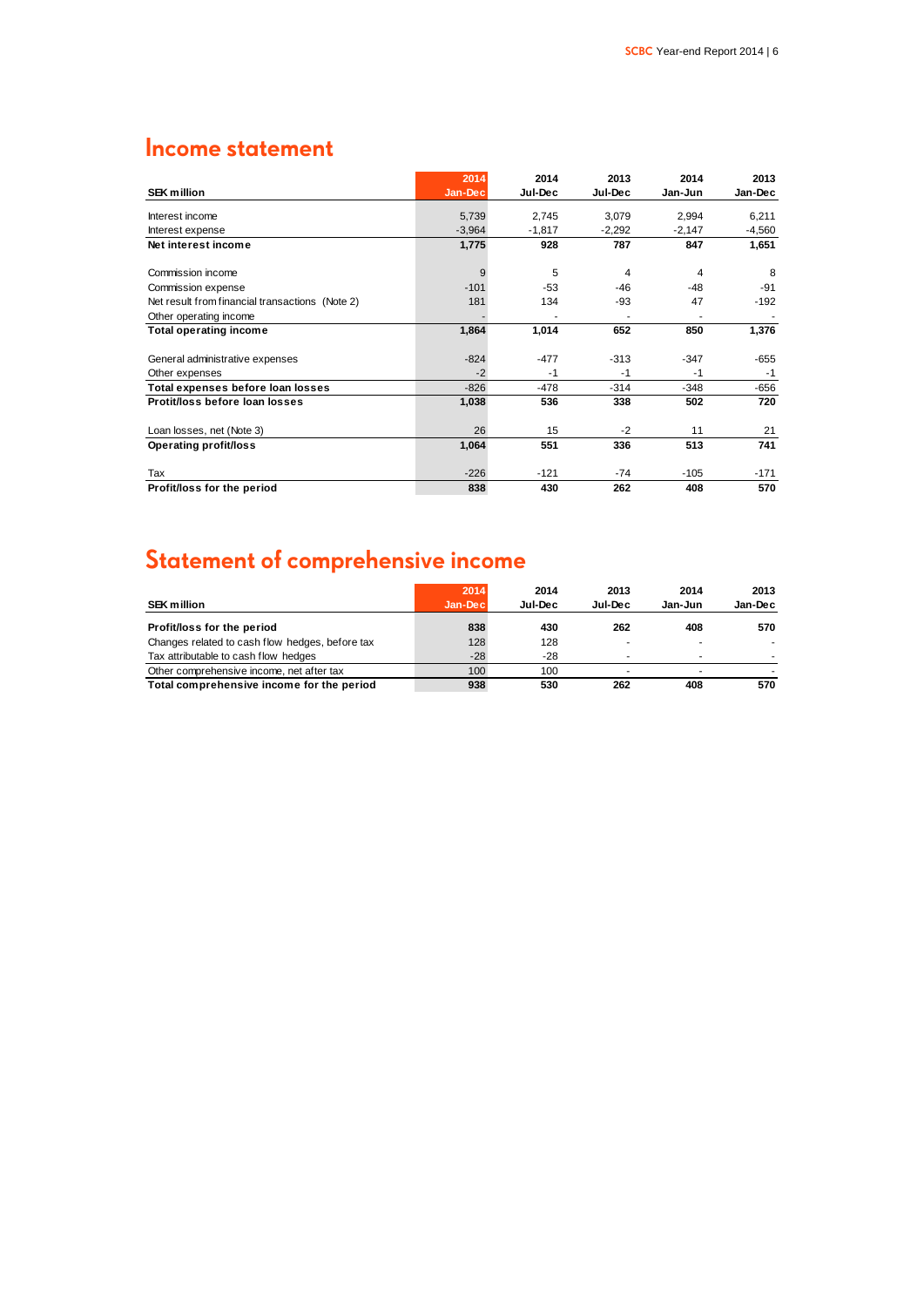# **Balance sheet**

| <b>SEK million</b>                                                | 31/12/2014 | 31/12/2013 |
|-------------------------------------------------------------------|------------|------------|
| <b>ASSETS</b>                                                     |            |            |
| Lending to credit institutions                                    | 2,841      | 11,179     |
| Lending to the public (Note 4)                                    | 217,579    | 209,982    |
| Change in value of interest-rate-hedged items in portfolio hedges | 1,193      | 1,164      |
| Derivative instruments (Note 5)                                   | 6,315      | 4,631      |
| Deferred tax assets                                               | 17         |            |
| Other assets                                                      | 329        | 866        |
| Prepaid expenses and accrued income                               | 175        | 217        |
| <b>TOTAL ASSETS</b>                                               | 228,449    | 228,039    |
|                                                                   |            |            |
| <b>LIABILITIES AND EQUITY</b>                                     |            |            |
| Liabilities                                                       |            |            |
| Liabilities to credit institutions                                | 4,080      | 14.644     |
| Debt securities in issue                                          | 174,986    | 152,656    |
| Derivative instruments (Note 5)                                   | 2,866      | 5,617      |
| Other liabilities                                                 | 19         | 10         |
| Accrued expenses and prepaid income                               | 2,472      | 2,702      |
| Deferred tax liabilities                                          |            | 388        |
| Subordinated debt to the Parent Company (Note 9)                  | 31,181     | 40,115     |
| <b>Total liabilities</b>                                          | 215,604    | 216,132    |
| Equity                                                            |            |            |
| Share capital                                                     | 50         | 50         |
| Shareholder contribution                                          | 9,550      | 9,550      |
| Fair value reserve                                                | 100        |            |
| Retained earnings                                                 | 2,307      | 1,737      |
| Profit/loss for the period                                        | 838        | 570        |
| <b>Total equity</b>                                               | 12,845     | 11,907     |
| TOTAL LIABILITIES AND EQUITY                                      | 228,449    | 228,039    |
|                                                                   |            |            |
| <b>Memorandum items</b>                                           |            |            |
| Assets pledged for own liabilities                                | 211,651    | 204,189    |

# **Statement of changes in equity**

|                                           | Restricted equity | Unrestricted equity |                     |          |                      |        |
|-------------------------------------------|-------------------|---------------------|---------------------|----------|----------------------|--------|
|                                           | Share             | Fair value          | Shareholder         |          | Retained P/L for the | Total  |
| <b>SEK</b> million                        | capital           | reserve             | <b>Contribution</b> | earnings | period               | equity |
| Opening balance, 1 January 2014           | 50                |                     | 9.550               | 2,307    |                      | 11,907 |
| Other comprehensive income, net after tax |                   | 100                 |                     |          |                      | 100    |
| Profit/loss for the year                  |                   |                     |                     |          | 838                  | 838    |
| Total comprehensive income for the year   |                   | 100                 |                     |          |                      |        |
| Closing balance, 31 December 2014         | 50                | 100                 | 9.550               | 2.307    | 838                  | 12.845 |

|                                        | Restricted equity | Unrestricted equity |                     |          |                      |        |
|----------------------------------------|-------------------|---------------------|---------------------|----------|----------------------|--------|
|                                        | Share             | Fair value          | Shareholder         |          | Retained P/L for the | Total  |
| mnkr                                   | capital           | reserve             | <b>Contribution</b> | earnings | period               | equity |
| Opening balance, 1 January 2013        | 50                |                     | 9.550               | 1.191    |                      | 10.791 |
| Transactions with shareholders:        |                   |                     |                     |          |                      |        |
| Group contribution received, after tax |                   |                     |                     | 546      |                      | 546    |
| Profit/loss for the year               |                   |                     |                     |          | 570                  | 570    |
| Closing balance, 31 December 2013      | 50                |                     | 9.550               | 1.737    | 570                  | 11.907 |

*The shareholder's contribution that was paid is conditional and the Parent Company SBAB Bank AB (publ) is entitled to reimbursement for the contribution from the Swedish Covered Bond Corporation's disposable earnings, provided that the AGM grants approval thereof.*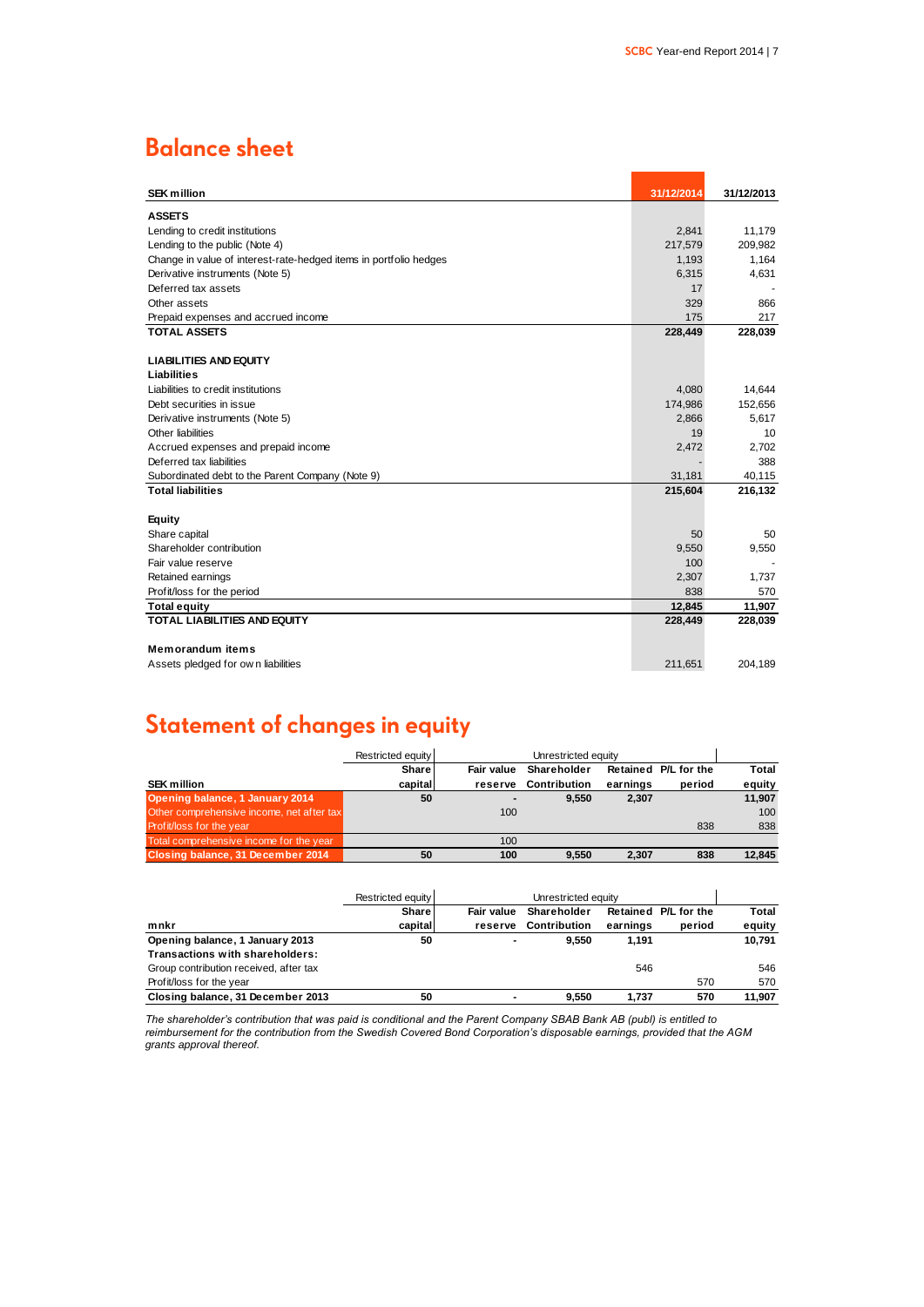# **Cash-flow statement**

|                                                          | 2014     | 2013    |
|----------------------------------------------------------|----------|---------|
| <b>SEK million</b>                                       | Jan-Dec  | Jan-Jun |
| Cash and cash equivalents at the beginning of the period | 11.179   | 10.054  |
| Cash flow from operating activities                      | $-9.038$ | 1.125   |
| Cash flow from investing activities                      |          |         |
| Cash flow from funding activities                        | 700      |         |
| Increase/Decrease in cash and cash equivalents           | $-8.338$ | 1.125   |
| Cash and cash equivalents at the end of the period       | 2.841    | 11.179  |

*Cash and cash equivalents are defined as lending to credit institutions with a maturity not later than three months from the acquisition date.*

### **Own funds**

| <b>SEK million</b>                                                                   | 31/12/2014 | 31/12/2013* |
|--------------------------------------------------------------------------------------|------------|-------------|
| <b>Common Equity Tier 1 capital</b>                                                  |            |             |
| Equity with deducted profit for the period                                           | 12,845     | 11,907      |
| Not received group contribution                                                      |            | -546        |
| Cash flow hedges                                                                     | $-100$     |             |
| Changes in fair value that depend on the institution's own credit-worthiness and are |            |             |
| related to derivative instruments                                                    | 0          |             |
| Price adjustments                                                                    | -9         |             |
| Net reserves for IRB exposures                                                       | $-36$      | -43         |
| <b>Common Equity Tier 1 capital</b>                                                  | 12,700     | 11,318      |
| Tier 1 capital                                                                       | 12,700     | 11,318      |
| Tier 2 capital                                                                       | 12,700     | 11,318      |
| Total own funds                                                                      | 12,700     | 11.318      |

*\* According to earlier rules (Basel II)*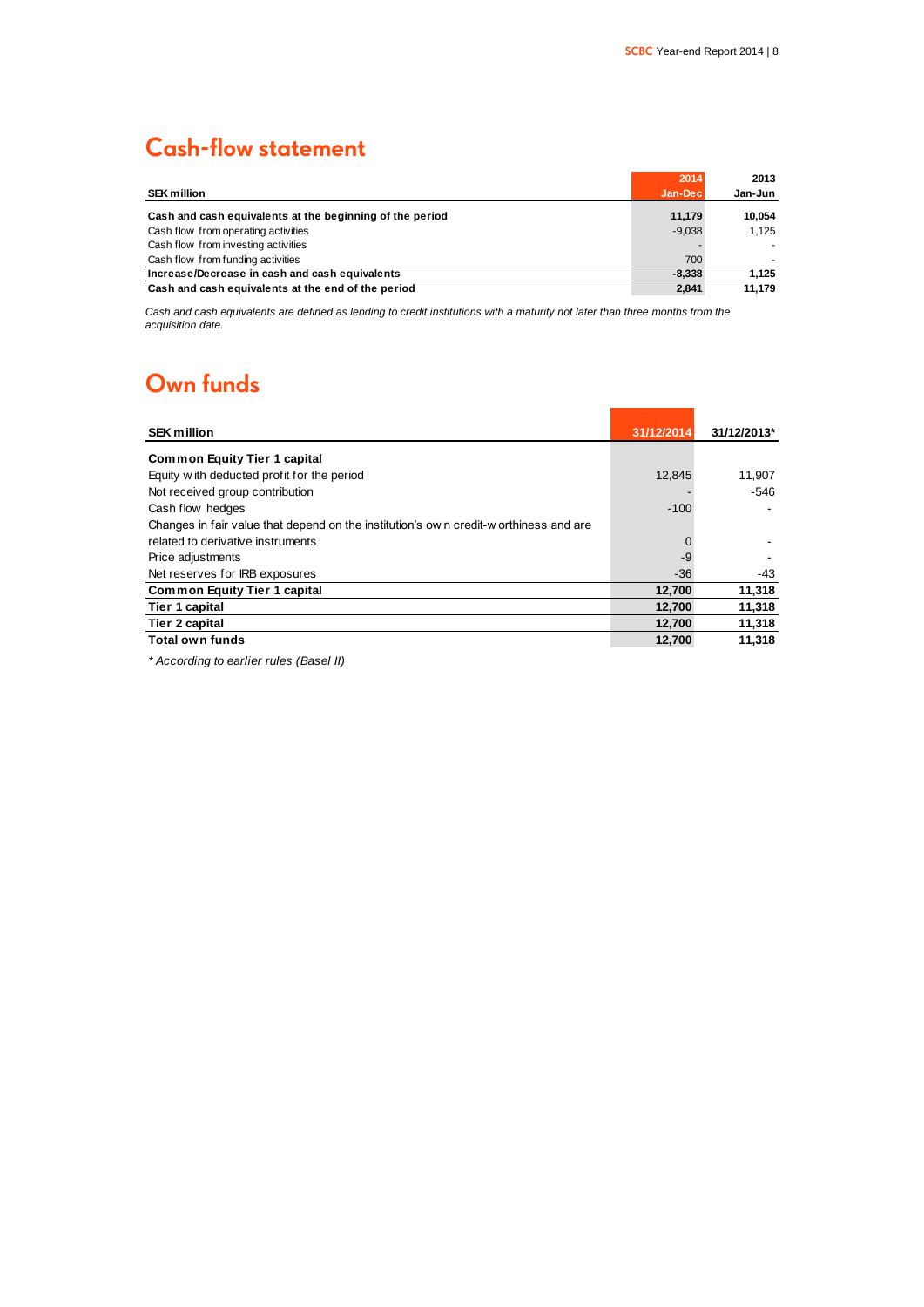# **Capital requirement**

|                                                                   | 31/12/2014     |             |                      | 31/12/2013* |  |
|-------------------------------------------------------------------|----------------|-------------|----------------------|-------------|--|
|                                                                   | <b>Capital</b> | <b>Risk</b> | Capital              | <b>Risk</b> |  |
| <b>SEK million</b>                                                | requirement    |             | exposure requirement | exposure    |  |
| Credit risk recognised in accordance with IRB approach            |                |             |                      |             |  |
| Exposures to corporates                                           | 371            | 4,633       | 439                  | 5,483       |  |
| Retail exposures                                                  | 684            | 8,560       | 713                  | 8,916       |  |
| - of which exposures to SME                                       | 104            | 1,301       | 136                  | 1,699       |  |
| - of which retail exposures secured by immovable property         | 580            | 7.259       | 577                  | 7,217       |  |
| Total exposures in accordance with IRB approach                   | 1,055          | 13,193      | 1,152                | 14,399      |  |
| Credit risk reported in accordance with standardised approach     |                |             |                      |             |  |
| Exposures to governments and central banks                        | 0              | 0           | 0                    | $\Omega$    |  |
| Exposures to regional governments or local authorities            | $\Omega$       | $\Omega$    | $\Omega$             | $\Omega$    |  |
| Exposures to institutions **                                      | 37             | 463         | 212                  | 2,653       |  |
| - of which, derivatives according to CRR, Appendix 2              | 4              | 54          | 42                   | 531         |  |
| - of which, repos                                                 | 32             | 405         | 169                  | 2,117       |  |
| Exposures to corporates                                           | 1              | 12          | 2                    | 25          |  |
| Retail exposures                                                  | 1              | 12          | 1                    | 12          |  |
| Exposures in default                                              |                |             | $\Omega$             | $\Omega$    |  |
| Exposures in the form of covered bonds                            |                |             |                      |             |  |
| Exposures to institutions and corporates with a short-term credit |                |             |                      |             |  |
| assessment                                                        | 1              | 11          |                      |             |  |
| Other items                                                       | 100            | 1.246       | 3                    | 38          |  |
| Total exposures in accordance with standardised approach          | 140            | 1,744       | 218                  | 2,728       |  |
| Market risk                                                       | 31             | 392         |                      |             |  |
| - of which, currency risk                                         | 31             | 392         |                      |             |  |
| Operational risk                                                  | 147            | 1,836       | 171                  | 2,136       |  |
| <b>CVA risk</b>                                                   | 32             | 400         |                      |             |  |
| <b>Total capital requirements</b>                                 | 1,405          | 17,565      | 1,541                | 19,263      |  |
| Applicable capital buffer (capital conservation buffer)           | 439            |             |                      |             |  |
| Total capital requirement (including capital conservation buffer) | 1.844          |             |                      |             |  |

*\* According to earlier rules (Basel II)*

*\*\* The risk-weighted exposure amount for counterparty risk according to CRR, Article 92, item 3(f), amounts to SEK 459 million*

# **Capital adequacy**

| <b>SEK million</b>                      | 31/12/2014 | 31/12/2013* |
|-----------------------------------------|------------|-------------|
| Common Equity Tier 1 capital            | 12,700     | 11,318      |
| Tier 1 capital                          | 12,700     | 11,318      |
| Total own funds                         | 12,700     | 11,318      |
| <b>Without transition rules</b>         |            |             |
| Risk exposure amount                    | 17,565     | 19,263      |
| Common Equity Tier 1 capital ratio      | 72.3%      | 58.8%       |
| Excess Common Equity Tier 1 capital     | 11,909     | 10,451      |
| Tier 1 capital ratio                    | 72.3%      | 58.8%       |
| Excess Tier 1 capital                   | 11,646     | 10,162      |
| Total capital ratio                     | 72.3%      | 58.8%       |
| Excess total capital                    | 11,295     | 9,777       |
| With transition rules                   |            |             |
| Own funds                               | 12,736     | 11,318      |
| Risk exposure amount                    | 113,258    | 107,089     |
| Total capital ratio                     | 11.2%      | 10.6%       |
| * According to earlier rules (Basel II) |            |             |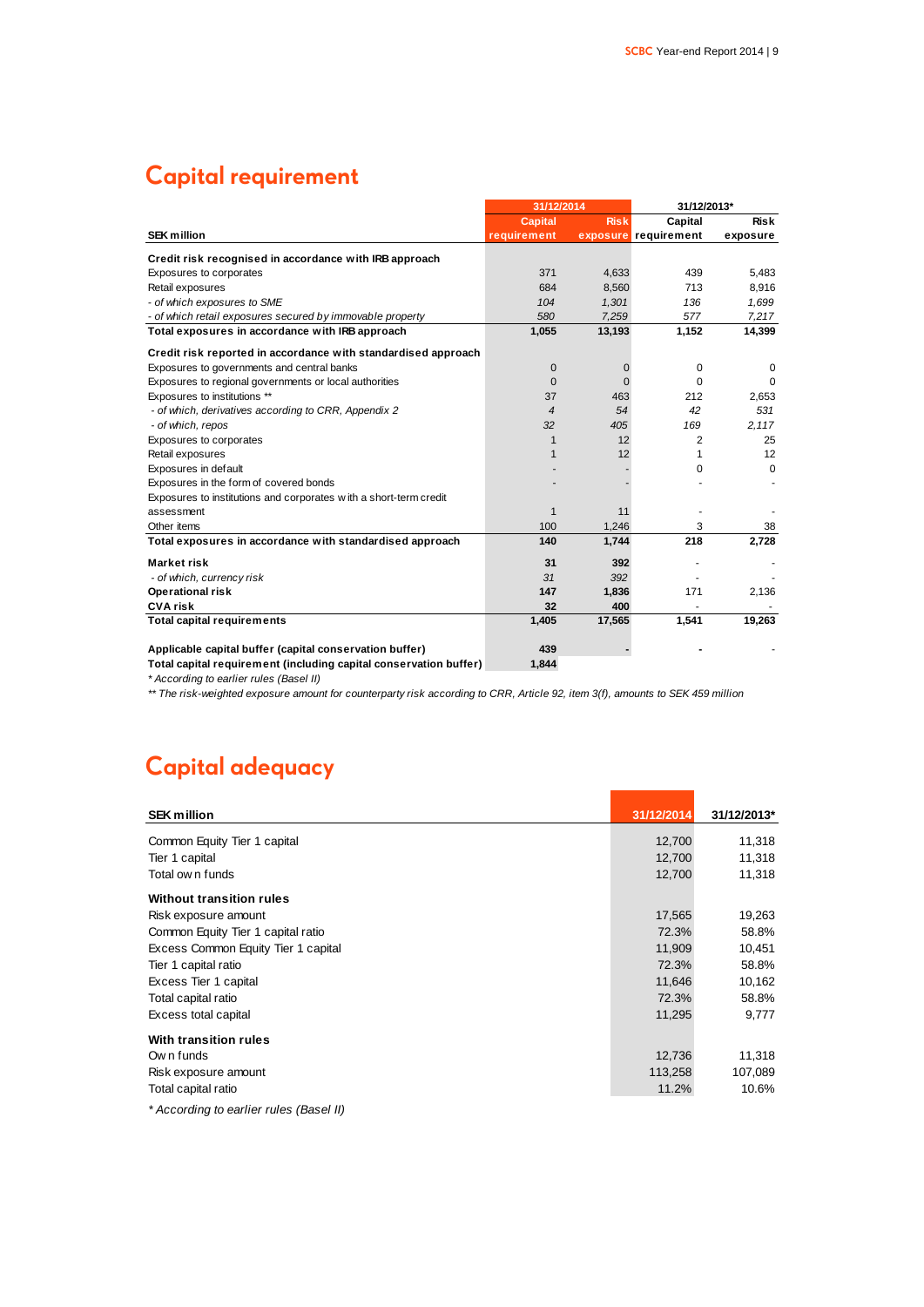### **Notes**

### **Note 1 Accounting policies**

SCBC applies statutory IFRS, which means that the interim report has been prepared in compliance with IFRS subject to the additions and exceptions that ensue from the Swedish Financial Reporting Board's recommendation RFR 2 Accounting for Legal Entities, the Swedish Financial Supervisory Authority's regulations and general guidelines on the annual accounts of credit institutions and securities companies (FFFS 2008:25) and the Annual Accounts Act for Credit Institutions and Securities Companies. SCBC prepares interim reports in accordance with IAS 34, taking into account the exceptions from and additions to IFRS as detailed in RFR 2.

In the third quarter, SCBC started to report transactions according to the cash flow hedging method. In case of cash flow hedging, the hedging instrument is valued at fair value. The effective part of the total change in value is reported as a component in other comprehensive income and accumulated in a special reserve in equity. The accumulated amount is reversed in the income statement in periods where the hedged item affects the profit or loss. The ineffective part of the change in value is transferred to the income statement under the item "Net result of financial transactions," where the realised gain or loss arising at the end of the hedge relationship is recognised.

In other regards, the accounting policies and calculation methods are unchanged compared with the 2013 Annual Report.

According to SCBC's preliminary assessment, new or changed international accounting standards that have been published but not yet applied will have a limited effect on the financial reports. As regards IFRS 9, which will become mandatory on 1 January 2018, no complete assessment has as yet been made.

### **Note 2 Net result from financial transactions**

|                                                        | 2014     | 2014    | 2014    | 2013     |
|--------------------------------------------------------|----------|---------|---------|----------|
| <b>SEK million</b>                                     | Jan-Decl | Jul-Dec | Jan-Jun | Jan-Dec  |
| Gains/losses on interest-bearing financial instruments |          |         |         |          |
| - Change in value of hedged items in hedge accounting  | $-961$   | $-325$  | -636    | 954      |
| - Derivative instruments                               | 1,176    | 504     | 672     | $-1.092$ |
| - Loan receivables                                     | 75       | 44      | 31      | 71       |
| - Realised expense from financial liabilities          | $-110$   | -90     | $-20$   | $-126$   |
| <b>Currency translation effects</b>                    |          |         | 0       |          |
| Total                                                  | 181      | 134     | 47      | $-192$   |

#### **Fair value recognition**

The currency and interest-rate risk inherent in funding conducted in foreign currency is generally hedged throughout the maturity of the funding through currency interest-rate derivatives, known as basis swaps. According to IFRS, all derivative instruments are to be recognised at fair value (market value). Major variations in the actual market value between reporting periods could result in significant changes in the carrying amount and thus also in capital adequacy. However, changes in the form of losses/gains remain unrealised as long as the basis swap is not closed prematurely. In cases where the derivative is held to maturity, earnings are not affected by the accumulated changes since the market value of each derivative contract starts and ends at zero. Most of SCBC's basis swaps are held to maturity.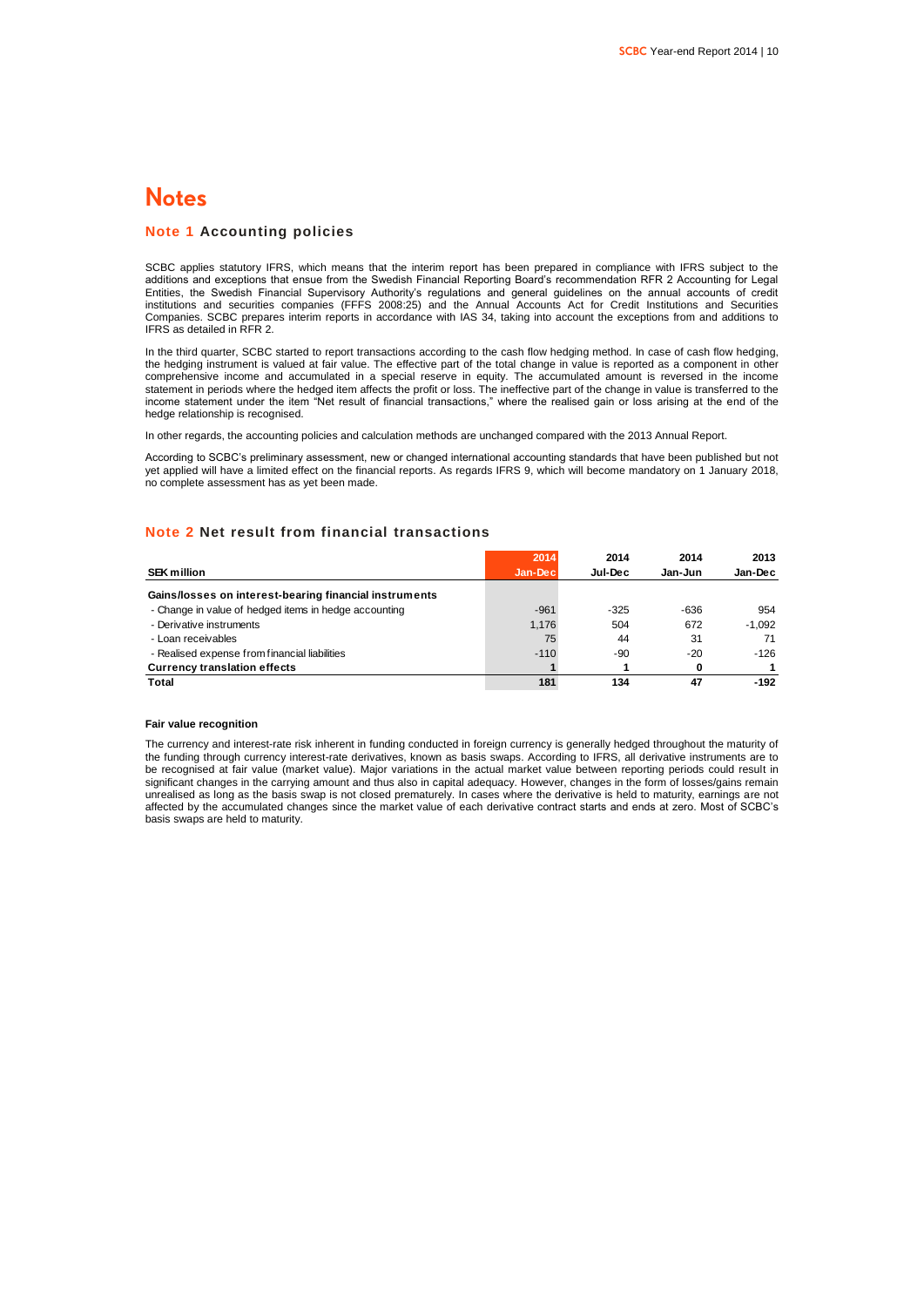### **Note 3 Loan losses, net**

|                                                                       | 2014    | 2014         | 2014     | 2013    |
|-----------------------------------------------------------------------|---------|--------------|----------|---------|
| <b>SEK million</b>                                                    | Jan-Dec | Jul-Dec      | Jan-Jun  | Jan-Dec |
| <b>CORPORATE MARKET</b>                                               |         |              |          |         |
| INDIVIDUAL PROVISION FOR CORPORATE MARKET LOANS                       |         |              |          |         |
| Provision for probable loan losses for the period                     |         | $\Omega$     |          |         |
| Guarantees                                                            |         | 2            | 0        | 2       |
| Net cost for the period for individual provisions for corporate       | 3       | $\mathbf{2}$ | 1        | 6       |
| market loans                                                          |         |              |          |         |
| <b>RETAIL MARKET</b>                                                  |         |              |          |         |
| INDIVIDUAL PROVISION FOR RETAIL MARKET LOANS                          |         |              |          |         |
| Write-off of confirmed loan losses for the period                     | $-3$    | $-3$         |          |         |
| Reversal of prior year provisions for probable loan losses recognised |         |              |          |         |
| as confirmed loan losses in the financial statements for the period   | 3       | 3            | 0        |         |
| Provision for probable loan losses for the period                     |         |              |          | $-3$    |
| Net cost for the period for individual provisions for retail          | O       | 0            | $\Omega$ | -3      |
| market loans                                                          |         |              |          |         |
| <b>COLLECTIVE PROVISION FOR RETAIL MARKET LOANS</b>                   |         |              |          |         |
| Write-off of confirmed loan losses for the period                     | -0      | 0            | -0       | $-2$    |
| Recoveries in respect of confirmed loan losses in prior years         |         |              |          |         |
| Allocation to/redemption of collective provisions                     | 30      | 14           | 16       | 26      |
| Guarantees                                                            | $-7$    | $-1$         | -6       | $-6$    |
| Net income/cost for the period for collective provisions for          | 23      | 13           | 10       | 18      |
| retail market loans                                                   |         |              |          |         |
| NET INCOME/COST FOR THE PERIOD FOR LOAN LOSSES                        | 26      | 15           | 11       | 21      |

The guarantees pertain to received or expected receivables from the National Board of Housing, Building and Planning, insurance companies and banks.

### **Note 4 Lending to the public**

| NOTE 4 Lenging to the public                   |            |                          |            |                  |
|------------------------------------------------|------------|--------------------------|------------|------------------|
|                                                | 31/12/2014 |                          | 31/12/2013 |                  |
| <b>SEK million</b>                             | Lendina    | <b>Provision</b>         | Lendina    | <b>Provision</b> |
| Single-family dw ellings and holiday homes     | 92.119     | $-54$                    | 85,346     | $-66$            |
| Tenant-ow ner rights                           | 63,213     | $-31$                    | 56.931     | $-37$            |
| Tenant-ow ner associations                     | 43.911     | -8                       | 45.485     | $-6$             |
| Private multi-family dwellings                 | 17,986     | $-5$                     | 18,699     | $-3$             |
| Municipal multi-familiy dw ellings             | 434        | ٠                        | 3,619      |                  |
| Commercial properties*                         | 14         | -                        | 14         |                  |
| Provision for probable loan losses             | $-98$      | $\overline{\phantom{a}}$ | $-112$     |                  |
| Total                                          | 217,579    | -98                      | 209,982    | $-112$           |
| *Refers only to non-pure commercial properties |            |                          |            |                  |

| Doubtful and non-performing loan receivables                      | 31/12/2014 | 31/12/2013 |
|-------------------------------------------------------------------|------------|------------|
| a) Doubtful loan receivables                                      |            |            |
| b) Specific provisions for individually measured loan receivables |            |            |
| c) Collective provisions for corporate market loans               | 13         | 9          |
| d) Collective provisions for retail market loans                  | 85         | 100        |
| e) Total provisions (b+c+d)                                       | 98         | 112        |
| f) Doubtful loan receivables after individual provisions (a-b)    |            | $\Omega$   |
| g) Provision ratio for individual provisions (b/a)                |            | 100%       |

### **Note 5 Derivative instruments**

|                       |               | 12/31/2014              |              |
|-----------------------|---------------|-------------------------|--------------|
|                       | <b>Assets</b> | <b>Liabilities</b>      | <b>Total</b> |
|                       |               | measured at measured at | nominal      |
| <b>SEK million</b>    | fair value    | fair value              | amount       |
| Interest-rate related | 4.412         | 1.125                   | 141,083      |
| Currency related      | 1.903         | 1.741                   | 58.074       |
| <b>Total</b>          | 6,315         | 2.866                   | 199.157      |

Currency interest-rate swaps are classified as interest-rate-related derivative instruments.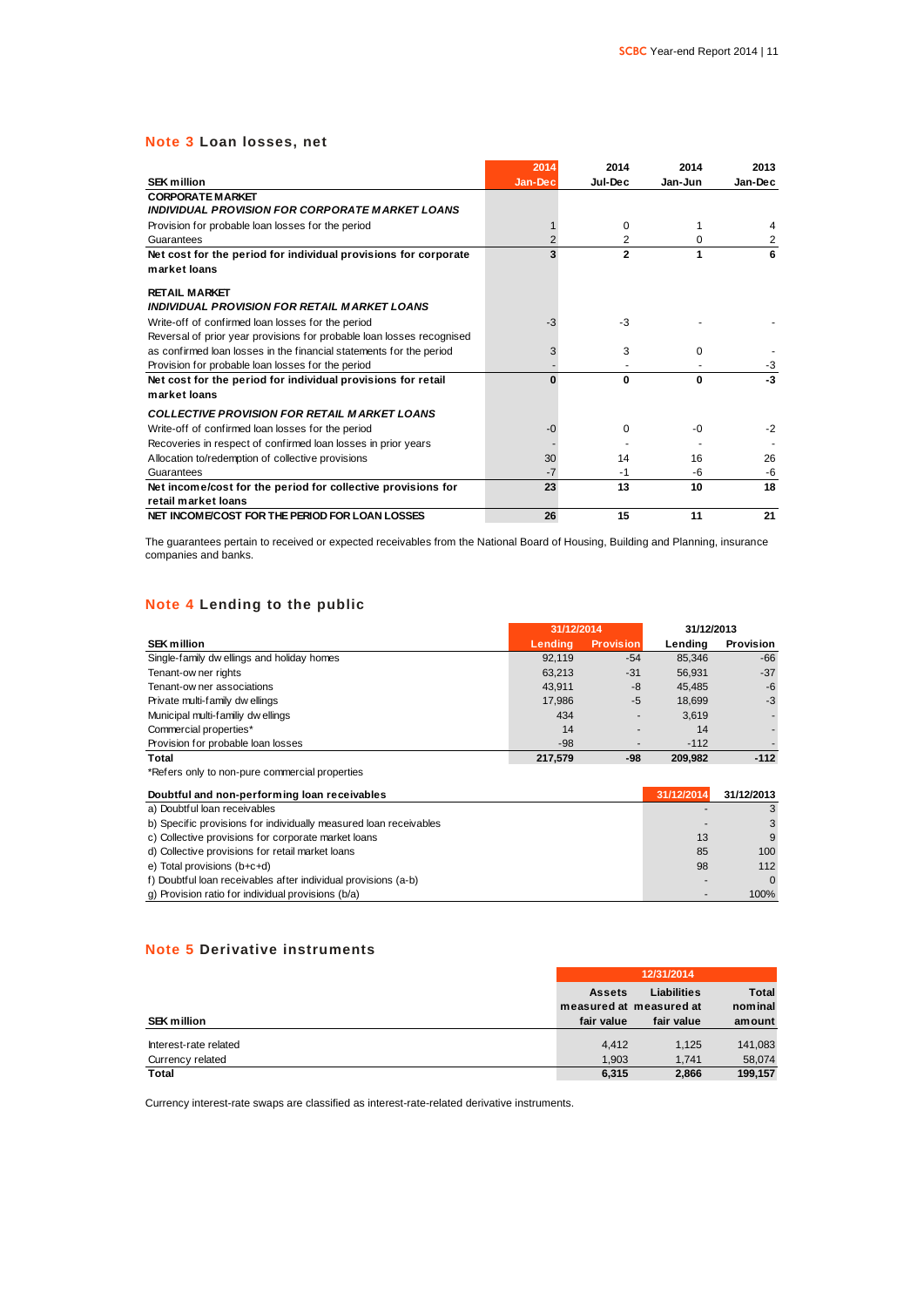### **Note 6 Classification of financial instruments**

|                                                            |                           |                                   | 31/12/2014        |         |                   |
|------------------------------------------------------------|---------------------------|-----------------------------------|-------------------|---------|-------------------|
|                                                            | <b>Assets</b><br>measured | Hedge-<br>accounted<br>derivative |                   |         |                   |
| <b>Financial assets</b>                                    | at fair value             | instru-                           | Loan              |         | <b>Total fair</b> |
| <b>SEK million</b>                                         | through P/L               |                                   | ments receivables | Total   | value             |
| Lending to credit institutions                             |                           |                                   | 2.841             | 2.841   | 2.841             |
| Lending to the public                                      |                           |                                   | 217.579           | 217.579 | 219.838           |
| Change in value of interest-rate-hedged items in portfolio |                           |                                   | 1.193             | 1,193   |                   |
| Derivative instruments                                     | 224                       | 6.091                             |                   | 6.315   | 6,315             |
| Other assets                                               |                           |                                   | 329               | 329     | 329               |
| Prepaid expenses and accrued income                        |                           |                                   | 175               | 175     | 175               |
| Total                                                      | 224                       | 6.091                             | 222.117           | 228.432 | 229.498           |

|                                         | 31/12/2014    |            |             |              |                   |
|-----------------------------------------|---------------|------------|-------------|--------------|-------------------|
|                                         |               | Hedge-     |             |              |                   |
|                                         | Liabilities   | accounted  |             |              |                   |
|                                         | measured      | derivative | Other       |              |                   |
| <b>Financial liabilities</b>            | at fair value | instru-    | financial   |              | <b>Total fair</b> |
| <b>SEK million</b>                      | through P/L   | ments      | liabilities | <b>Total</b> | value             |
| Liabilities to credit institutions      |               |            | 4.080       | 4,080        | 4,080             |
| Debt securities in issue                |               |            | 174.986     | 174.986      | 176,783           |
| Derivative instruments                  | 323           | 2.543      |             | 2.866        | 2,866             |
| Other liabilities                       |               |            | 19          | 19           | 19                |
| Accrued expenses and prepaid income     |               |            | 2.472       | 2.472        | 2,472             |
| Subordinated debt to the Parent Company |               |            | 31.181      | 31.181       | 31,181            |
| Total                                   | 323           | 2.543      | 212.738     | 215.604      | 217.401           |

#### **Fair value measurement of financial instruments**

The principles for the measurement of financial instruments recognised at fair value in the balance sheet are given in the accounting policies in Note 1 of the 2013 Annual Report.

In the column "total fair value" above, information is also provided on the fair value of financial instruments that are recognised at amortised cost in the balance sheet. The carrying amount for current receivables and liabilities has been assessed to be equal to the fair value, Level 3. For "Lending to the public", where there are no observable credit margin data at the time of measurement, the credit margin on the most recent stipulated date of expiry is applied, Level 2. Debt securities in issue are measured at the Group's current borrowing rate, Level 2.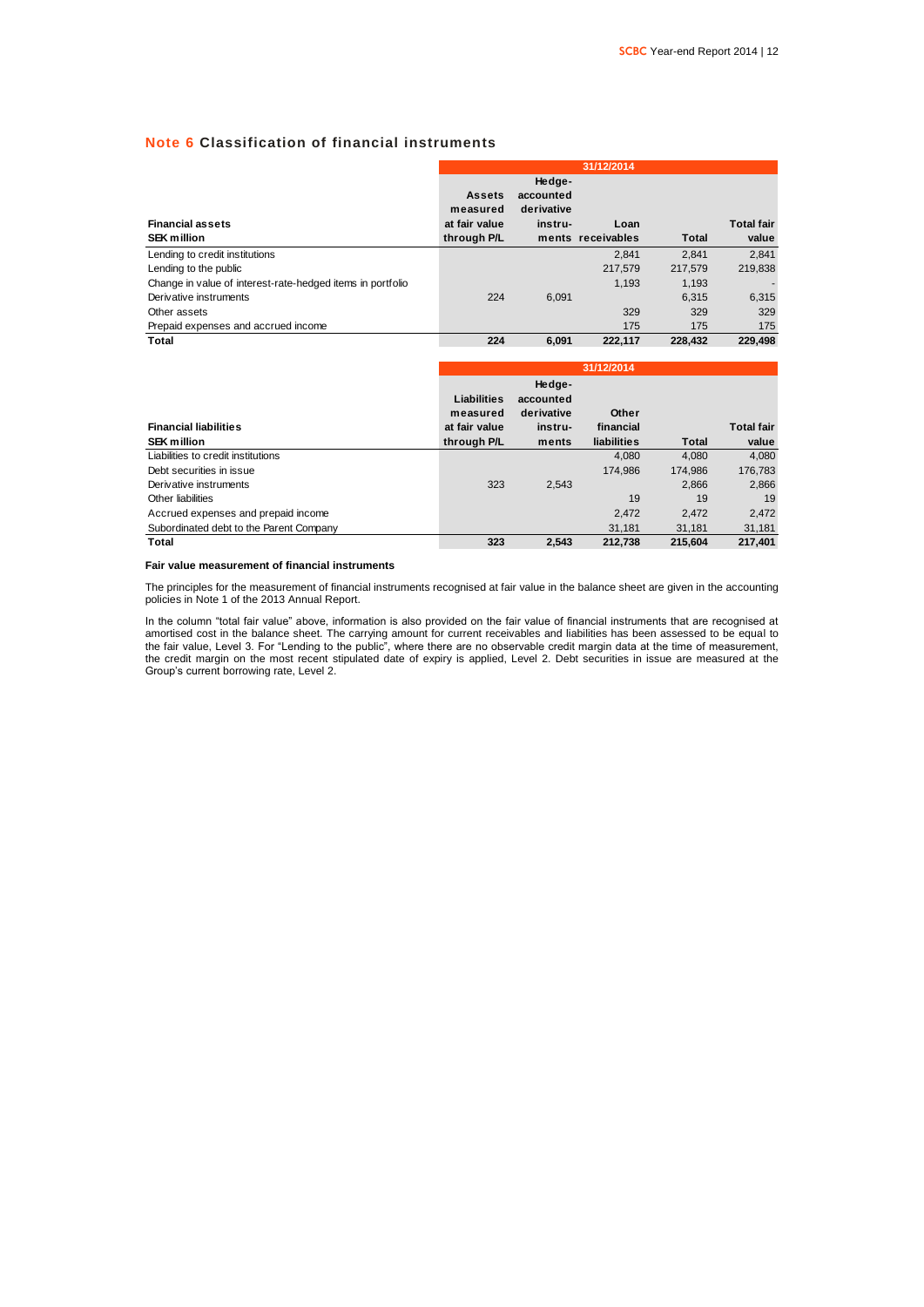### **Note 7 Information about fair value**

|                                   |                                   | 12/31/2014                                      |                                          |              |  |  |  |
|-----------------------------------|-----------------------------------|-------------------------------------------------|------------------------------------------|--------------|--|--|--|
| <b>SEK million</b>                | Quoted market<br>prices (Level 1) | Other<br>observable<br>market data<br>(Level 2) | Unobservable<br>market data<br>(Level 3) | <b>Total</b> |  |  |  |
| <b>Assets</b>                     |                                   |                                                 |                                          |              |  |  |  |
| Derivatives in the category trade | -                                 | 224                                             |                                          | 224          |  |  |  |
| Other derivatives                 |                                   | 6,091                                           |                                          | 6,091        |  |  |  |
| <b>Total</b>                      |                                   | 6,315                                           |                                          | 6,315        |  |  |  |
| Liabilities                       |                                   |                                                 |                                          |              |  |  |  |
| Derivatives in the category trade | ۰                                 | 323                                             |                                          | 323          |  |  |  |
| Other derivatives                 |                                   | 2,543                                           |                                          | 2,543        |  |  |  |
| <b>Total</b>                      |                                   | 2,866                                           |                                          | 2.866        |  |  |  |

The principles for the measurement of financial instruments recognised at fair value in the balance sheet are given in the accounting policies in Note 1 of the 2013 Annual Report.

In the table, financial assets and liabilities recognised at fair value in the balance sheet are divided on the basis of the measurement methods used. There have been no transfers between the levels in 2014.

#### **Quoted market prices (Level 1)**

Measurement at quoted prices in an active market for identical assets and liabilities. A market is deemed to be active if the price data is easily accessible and corresponds to actual regularly occurring transactions. This valuation method is currently not used for any assets or liabilities.

#### **Measurement based on observable data (Level 2)**

Measurement aided by external market information other than quoted prices included in Level 1, such as quoted interest-rates or prices for closely related instruments. Level 2 is used for financial instruments that are not traded in an active market. This group includes all non-quoted derivative instruments.

#### **Measurement based in part on unobservable data (Level 3)**

Measurement whereby a material component of the model is based on estimates or assumptions that do not originate directly from the market. This method is currently not used for any assets or liabilities.

### **Note 8 Subordinated debt to Parent Company**

| <b>SEK million</b>                      | 12/31/2014 | 12/31/2013 |
|-----------------------------------------|------------|------------|
| Subordinated debt to the Parent Company | 31.181     | 40.115     |
| Total                                   | 31.181     | 40.115     |

#### **Terms and conditions governing subordination**

The subordinated debt was issued by the Parent Company. The subordinated debt is the subordinate to the company's other liabilities in the event of bankruptcy or liquidation, which means that it carries an entitlement to payment after other claimants have received payment.